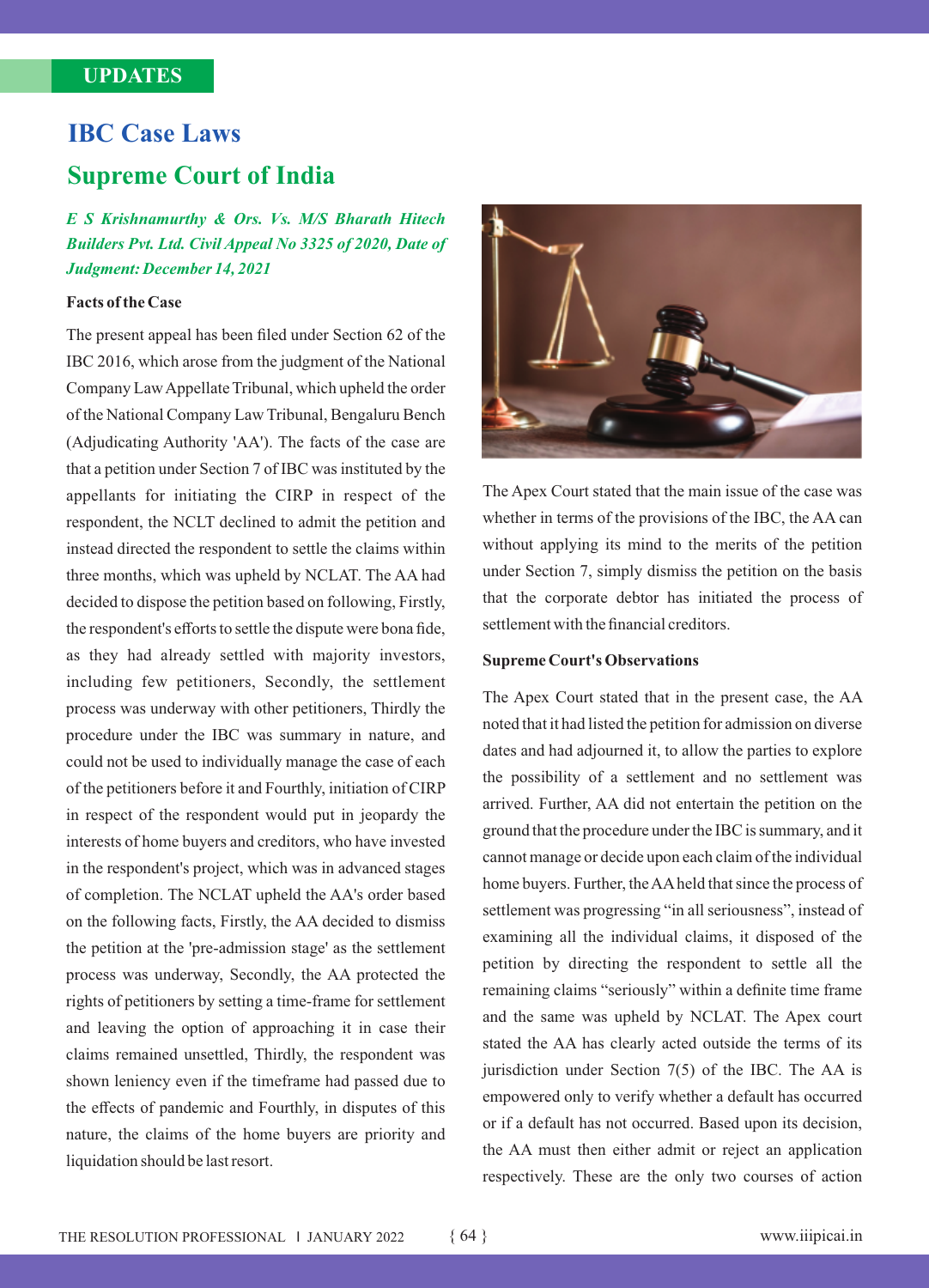which are open to the AA in accordance with Section 7(5). The AAcannot compel a party to the proceedings before it to settle a dispute. The Court further referred its Judgment in Pratap Technocrats and Arun Kumar Jagatramka v. Jindal Steel  $&$  Power Ltd. stating that the IBC is a complete code in itself. The AA and Appellate are creatures of the statute. Their jurisdiction is statutorily conferred. The statute which confers jurisdiction also structures, channelizes and circumscribes the ambit of such jurisdiction. Thus, while they can encourage settlements, they cannot direct them by acting as courts of equity.

#### **Order**

The Apex Court keeping the above in view allowed the present appeal and set aside the impugned judgment of the NCLAT and NCLT and the petition under Section 7 of the IBC was accordingly restored to the NCLT for disposal afresh.

## **Case Review:***Appeal Allowed.*

*Committee of Creditors of Amtek Auto Limited through Corporation Bank Vs. Dinkar T. Venkatsubramanian and Ors. Civil Appeal No 6707 of 2019, Date of Judgment: December 01, 2021.* 

#### **Background of Case**

The present appeal by the Committee of Creditors 'CoC' of Amtek Auto Limited through Corporation Bank arises from the impugned judgment and order passed by the National Company Law Appellate Tribunal, New Delhi 'NCLAT' in Company Appeal (AT) (Insolvency) No. 219 of 2019.

The facts of the case are that in the CIRP of Amtek Auto Limited – Corporate Debtor (CD), RP had invited prospective resolution applicants to submit a Resolution Plan whereby Deccan Value Investor LP 'DVI' and M/s Liberty House Group Private Limited "Liberty" were considered by the COC. However, DVI withdrew, and revised plan of Liberty was considered and approved by the COC and NCLT, Chandigarh Bench 'AA'. Later,

Liberty did not act as per the approved Resolution Plan. Subsequently, the CoC filed an application under Section 60(5) and 74(3) of the IBC before AA informing about Liberty and prayed to reinstate the COC and RP to ensure that CD remain as a going concern. Further, CoC prayed to grant 90 days to the RPto make another attempt for a fresh process rather than forcing CD into liquidation on account of fraud committed by Liberty.

The AA held that Liberty has defaulted in its obligation under the approved Resolution Plan and granted COC and RP to approach the appropriate authority under the IBC for the determination of default. Further, AA denied the request for carrying out a fresh process by inviting the plans again and directed the reconstitution of the COC for re-consideration of the Resolution Plan submitted by DVI and disposed of the appeal. The CoC then approached NCALT feeling aggrieved and dissatisfied with the order passed by AA. Thereafter, RP invited fresh applications from prospective resolution applicants to submit resolution plans. An interest was received from DVI and two others. The same was rejected and DVI was declared as an ineligible resolution applicant. Against the said rejection, DVI filed an appeal before the appellate authority. The NCLAT in its order held that considering the earlier order of AA, the COC was required to consider all resolution plans subject to the pending appeal. The DVI submitted the revised resolution plan. However subsequently, the NCLAT by the impugned judgment and order disposed of the appeal filed by the COC and rejected the prayer for exclusion of time and ordered the liquidation of the CD, resulting in present appeal.

#### **Supreme Court's Observations**

The Supreme Court while issuing notice in the present appeal, had stayed the liquidation proceedings, and permitted RP to invite fresh offers. Thereafter DVI submitted fresh offer which was approved by CoC. Subsequently DVI tried to withdraw, which was rejected by the Apex Court. The Court was of the view that the approved resolution plan has to be implemented at the earliest and that is the mandate under the IBC. Further, the time limit has been condoned in view of the various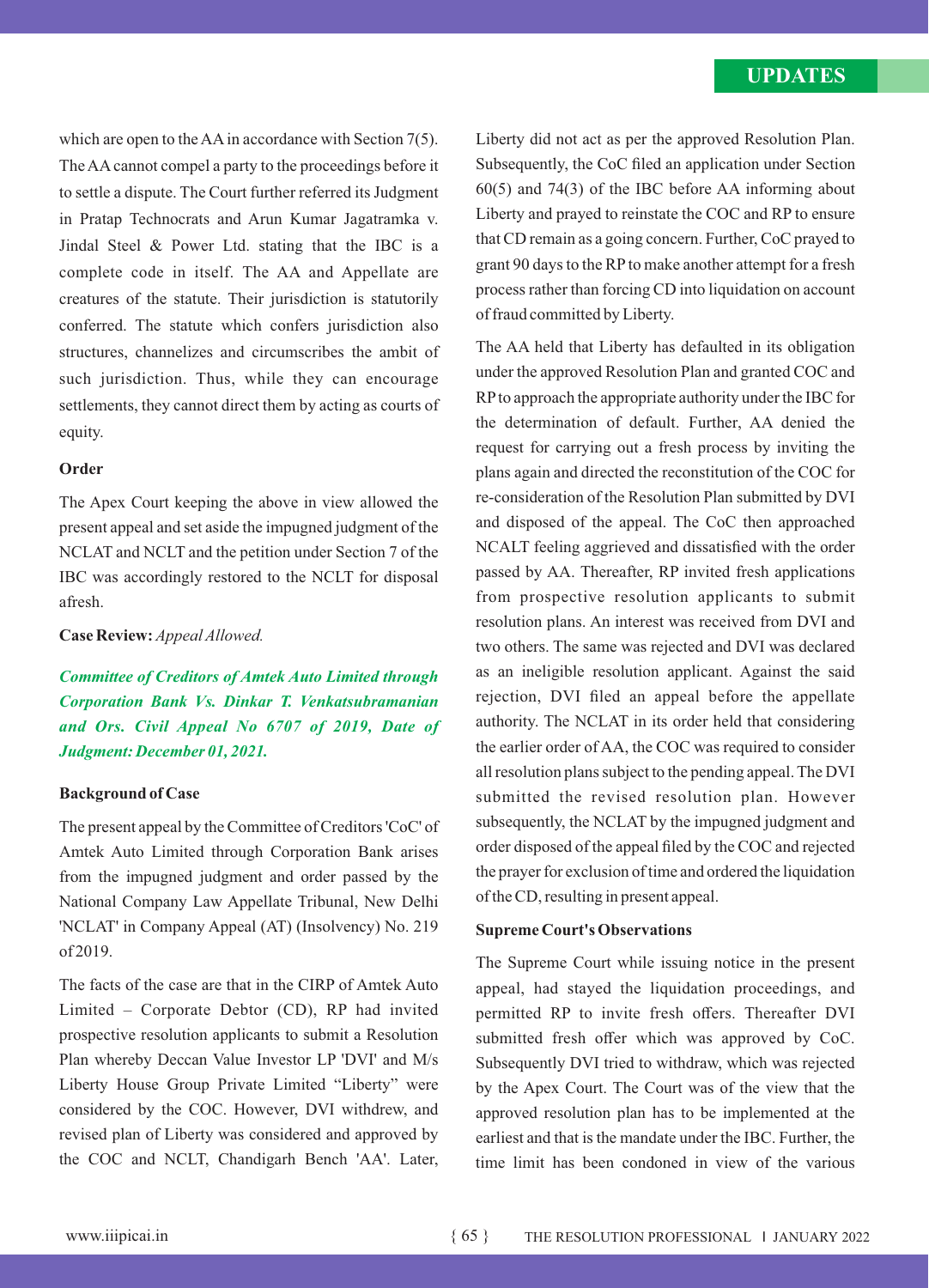# **UPDATES UPDATES**

litigations pending between the parties and in the peculiar facts and circumstances of the case. Therefore, any further delay in implementation of the approved resolution plan submitted by DVI and approved by AA, would defeat the very object and purpose of providing specific time limit for completion of the insolvency resolution process, as mandated under Section 12 of the IBC. The Apex Court directed implementation of the approved resolution plan and an amount of Rs. 500 crores deposited by DVI as per the approved resolution plan be transferred to the respective lenders/financial creditors as per the approved resolution plan and/or as mutually agreed. Any lapse on the part of any of the parties in implementing the approved resolution plan with the time stipulated here in a bove shall be viewed very seriously.

## **Order**

The Supreme Court in view of the above disposed of the Present Appeal.

*Case Review: Appeal Disposed*

*Tata Consultancy Services Limited Vs. Vishal Ghisulal Jain, Resolution Professional, SK Wheels Private Limited. Civil Appeal No 3045 of 2020, Date of Judgment: November 23, 2021*

## **Background of Case**

The present appeal arises from judgment of the National Company Law Appellate Tribunal 'NCLAT' which upheld the interim order of the National Company Law Tribunal 'NCLT or AA' which stayed the termination by the Appellant of its Facilities Agreement with SK Wheels Private Limited (Corporate Debtor 'CD').

The facts of the case are that Appellant and CD entered into a Facilities Agreement which obligated the CD to provide premises with certain specifications and facilities to the Appellant for conducting examinations for educational institutions and whereby the Agreement stated that either party can terminate the agreement immediately by written notice to the other party provided that a material breach committed by the latter is not cured within thirty days of the receipt of the notice. Subsequently, the Appellant issued a termination notice and thereafter the

parties contested the facts leading up to the issuance of the notice. The Appellant stated that there were multiple lapses by the Corporate Debtor in fulfilling its contractual obligations, which it failed to remedy satisfactorily including issues of power supply and shortage of housekeeping staff, among other deficiencies. Whereas CD submitted that certain routine operational requirements were highlighted by the appellant from time to time, which were rectified within a reasonable duration and the termination notice wasn't issued on the ground that material breaches had occurred, and a thirty days' period was to be given to cure the defects before the agreement was terminated.

#### **Supreme Court's Observations**

The Supreme Court considered two issues arising in the appeal, Firstly, whether the NCLT can exercise its residuary jurisdiction under Section 60(5)(c) of the IBC to adjudicate upon the contractual dispute between the parties and secondly, whether in the exercise of such a residuary jurisdiction, it can impose an ad-interim stay on the termination of the Facilities Agreement. The Apex Court stated that it is evident that the appellant had time and again informed CD that its services were deficient, and it was falling foul of its contractual obligations. There is nothing to indicate that the termination of the Facilities Agreement was motivated by the insolvency of the CD and the alleged breaches noted in the termination notice were not a smokescreen to terminate the agreement because of the insolvency of CD. Thus, the Apex Court was of the view that NCLT does not have any residuary jurisdiction to entertain the present contractual dispute which has arisen dehors the insolvency of the CD. In the absence of jurisdiction over the dispute, the NCLT could not have imposed an ad-interim stay on the termination notice and the NCLAT has incorrectly upheld the interim order of the NCLT. The Apex Court issued a note of caution to the NCLT and NCLAT regarding interference with a party's contractual right to terminate a contract. Even if the contractual dispute arises in relation to the insolvency, a party can be restrained from terminating the contract only if it is central to the success of the CIRP and the termination of the contract should result in the corporate death of CD. Further, the narrow exception crafted in the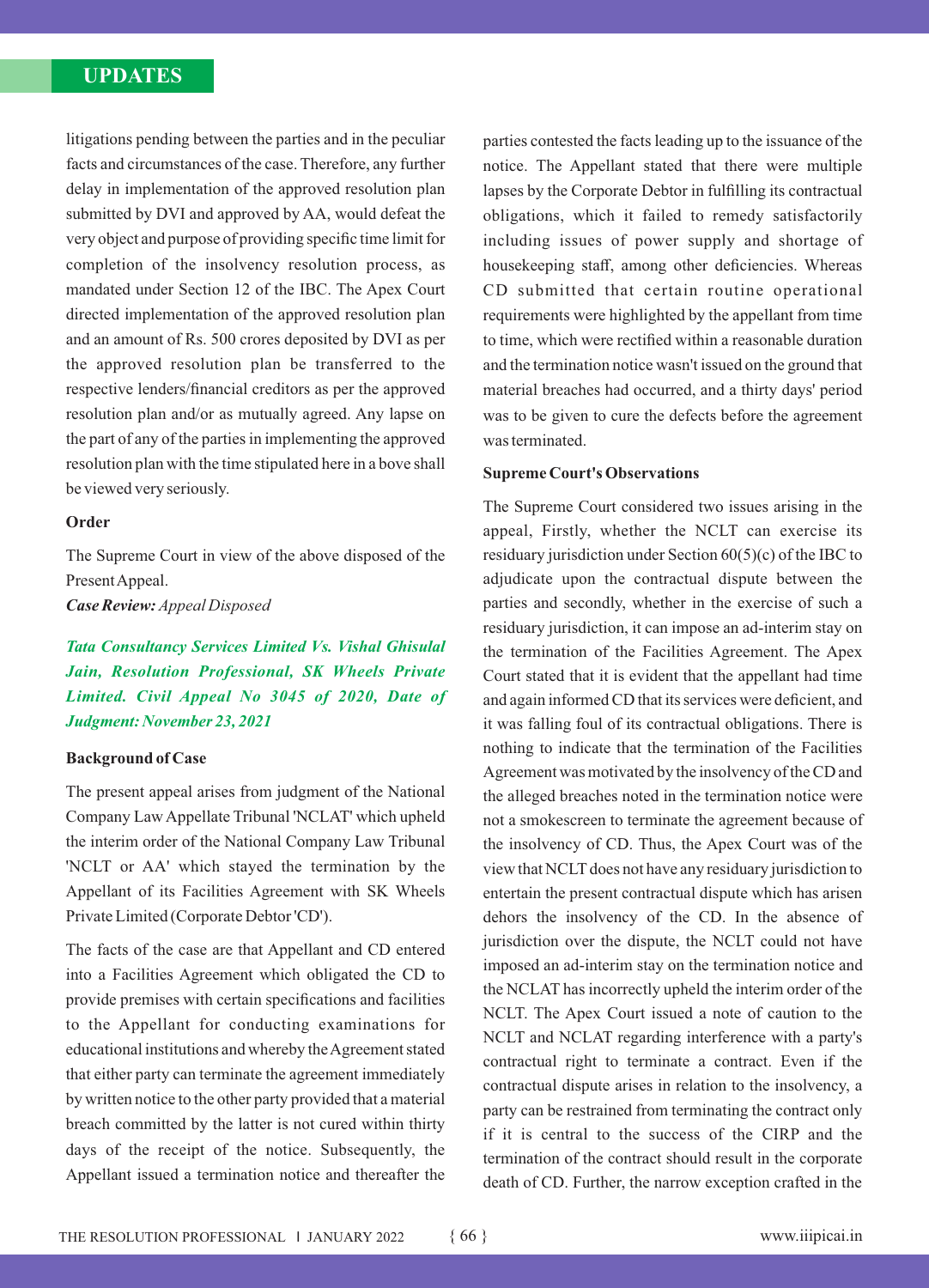matter Gujarat Urja must be borne in mind by the NCLT and NCLAT even while examining prayers for interim relief.

## **Order**

The Supreme Court in view of the above disposed of the Appeal and set aside the judgment of the NCLAT and the proceedings initiated against the Appellant were dismissed for absence of jurisdiction.

*Case Review: Appeal Disposed*

# *V Nagarajan Vs. SKS ISPAT and Power Ltd. & Ors. Civil Appeal No. 3327 of 2020, Date of Judgment: October 22, 2021*

# **Background of Case**

The present appeal arises under Section 62 of the IBC 2016 from the judgement of the NCLAT, Delhi Bench which was dismissed as barred by limitation. The appellant had filed an appeal against the NCLT order which had dismissed the appellant's application in a liquidation proceeding, seeking interim relief against the invocation of a bank guarantee by SKS Power Generation Chhattisgarh Ltd (Respondent no. 10) against Cethar Ltd. (Corporate Debtor 'CD').

The facts of the case are that the appellant (IRP, RP, and Liquidator of CD) after an unsuccessful attempt at resolution, instituted proceedings under Sections 43 and 45 of the IBC to avoid preferential and undervalued transactions of the CD in favor of Respondents. The appellant claimed to have discovered that SKS Ispat and Power Ltd (Respondent No 1) and its subsidiary had colluded with the promoters of the CD and defrauded the latter of over INR 400 crores by entering a fraudulent settlement of only INR 4.58 crores. Further, Respondent No 10, allegedly at the behest of Respondent No 1, sought to invoke certain bank guarantees issued by the CD for its failure to perform its services. Hence, the appellant filed a Miscellaneous Application to resist the invocation of performance guarantee until the liquidation proceedings concluded, which was refused by NCLT. Further, the Appellant stated that, the free copy of the NCLT order was not issued and on account of the lockdown, the appeal before the NCLAT was delayed and was filed with an application for exemption from filing a certified copy of

the order as it was not issued. The NCLAT in its order stated that the appeal filed was barred by limitation as the statutory time limit of thirty days had expired and an application for condonation of delay had not been filed. Further, Rule 22 of the NCLAT Rules provides that every appeal must be accompanied with a certified copy of the impugned order, which had not been annexed and no proof that the same had not been issued, provided by appellant. Further, there were no grounds for interference since a performance guarantee is explicitly excluded from the ambit of a 'Security interest' which is subject to a moratorium under Section 14 of the IBC.

#### **Supreme Court's Observations**

The Apex Court regarding the issue of when will the clock for calculating the limitation period run for proceedings under the IBC stated that owing to the special nature of the IBC, the aggrieved party is expected to exercise due diligence and apply for a certified copy upon pronouncement of the order it seeks to assail, in consonance with the requirements of the NCLAT Rules. Further Section 12(2) of the Limitation Act allows for an exclusion of the time requisite for obtaining a copy of the decree or order appealed against. The litigant has to file its appeal within thirty days, which can be extended up to a period of fifteen days, and no more, upon showing sufficient cause. A sleight of interpretation of procedural rules cannot be used to defeat the substantive objective of a legislation that has an impact on the economic health of a nation. On the second question of "Is the annexation of a certified copy mandatory for an appeal to the NCLAT against an order passed under the IBC?". The Apex court stated that Rule 22(2) of the NCLAT Rules mandates the certified copy being annexed to an appeal, which continues to bind litigants under the IBC. While the tribunals, and even Apex Court, may choose to exempt parties from compliance with this procedural requirement in the interest of substantial justice, the discretionary waiver does not act as an automatic exception where litigants make no efforts to pursue a timely resolution of their grievance. The appellant having failed to apply for a certified copy, rendered the appeal filed before the NCLAT as clearly barred by limitation.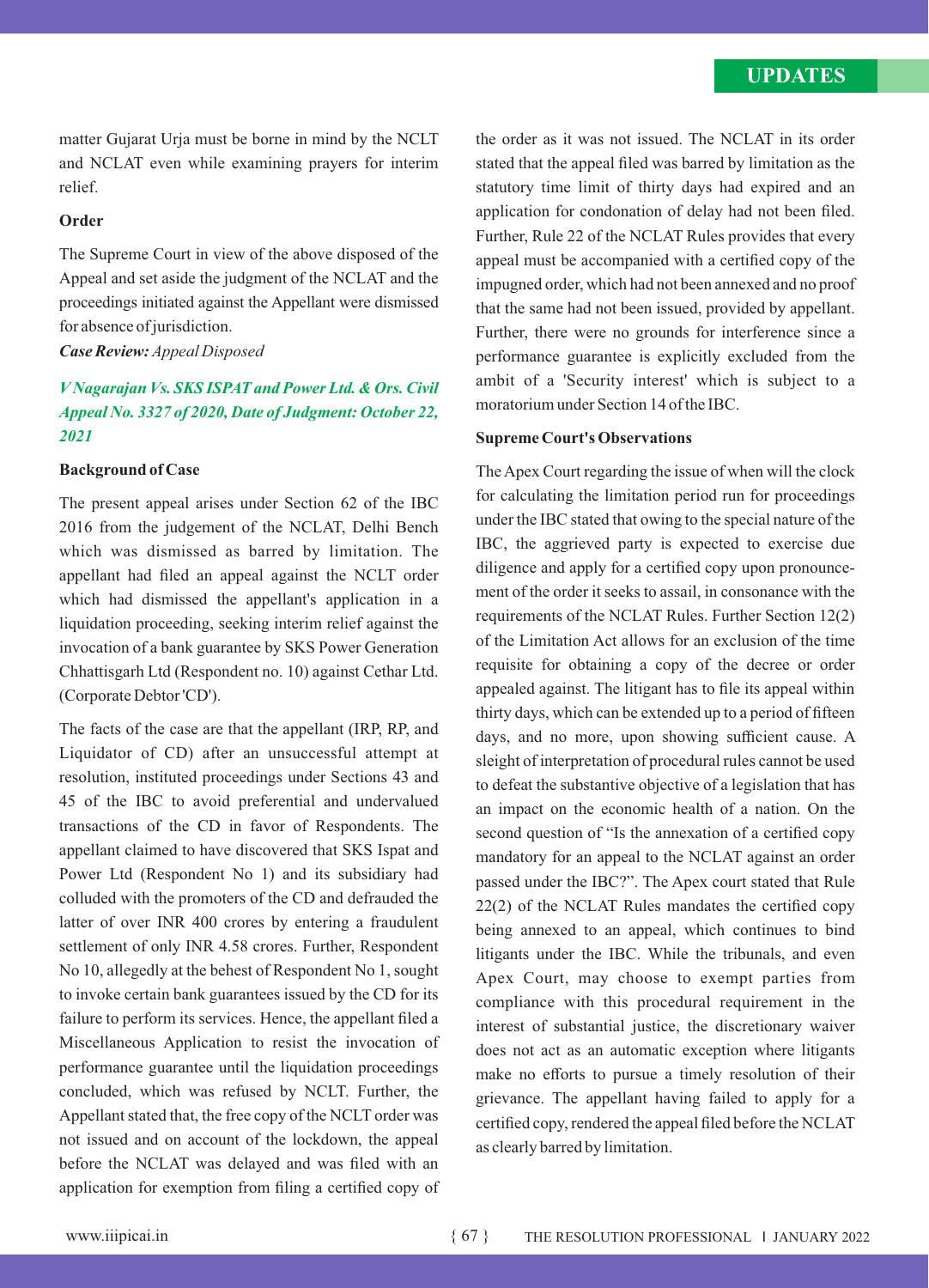# **Order**

The Apex Court dismissed the appeal stating that the appellant was present before the NCLTwhen interim relief was denied and no effort on his part was demonstrated to secure a certified copy of the said order and relied on the date of the uploading of the order on the website. The lockdown on account of pandemic and the suo motu order of Apex Court had no impact on the rights of the appellant to institute an appeal in this proceeding and the NCLAT had correctly dismissed the appeal on limitation.

The Apex Court dismissed the appeal stating that the appellant was present before the NCLTwhen interim relief was denied and no effort on his part was demonstrated to secure a certified copy of the said order and relied on the date of the uploading of the order on the website. The lockdown on account of pandemic and the suo motu order of Apex Court had no impact on the rights of the appellant to institute an appeal in this proceeding and the NCLAT had correctly dismissed the appeal on limitation.

*Case Review:Appeal Dismissed.*

# **National Company Law Appellate Tribunal (NCLAT)**

*Bimalesh Bhardwaj & Ors. Vs. Value Infratech India Pvt Ltd & Ors. Company Appeal (At) (Ins) No. 112 of 2021, Date of NCLAT Judgment: November 29, 2021*

#### **Background of Case**

The present appeal has been filed by the Appellants aggrieved by the order of the Adjudicating Authority 'AA' (NCLT, New Delhi) for liquidation of the Corporate Debtor 'CD' (Value Infratech India Pvt. Ltd. 'Respondent No. 1') under Section 61 of the IBC, 2016. (P.1) The facts of the case are that Appellants are homebuyers in the project 'SKYWALK RNE' being developed by CD have stated that the Resolution Professional 'RP' has clubbed the claims of Respondent No.1 to 3 amounting to Rs.30.70 crores along with compound interest  $(a)$  24%, thereby giving Respondent No. 4 (Capri Global Capital Limited) undue advantage of much higher voting share than was permissible, in the constitution of CoC. Further, the CoC

in its second meeting had decided for liquidation of CD, despite objection put forth by Authorized Representative 'AR' of the homebuyers. Further, the RP showed undue favor to Respondent No. 4 by adding up all the loans provided by Respondent No. 4 to Respondent No. 1 to 3, thereby giving advantage of inflated voting share. (P. 2) The Appellants further claimed that RP did not follow the procedure prescribed in the IBC for inviting Expression of Interest for submission of Resolution Plan. In accordance with the wish of Respondent No. 4, and in undue haste, the RP submitted a proposal for liquidation of CD before the CoC in its second meeting and as it was given highly inflated voting rights, the resolution for liquidation of the CD was approved in the COC meeting. Hence, the Appellants have claimed this decision illegal on two pertinent issues, Firstly Whether the CoC was constituted by the Resolution Professional in accordance with IBC provisions? and Secondly, Whether the recommendation for liquidation of CD was taken by the CoC in contravention of IBC provisions?

# **NCLAT's Observations**

The Appellate Tribunal was of the view in the present case, that the information memorandum was not prepared with full and correct details of assets and liabilities of the CD. The RP also did not pursue the application filed  $u/s$  19(2). As a result, the CoC decided to abandon the step of inviting of EOI for Resolution Plan. Thereafter in undue haste, the CoC decided to go for liquidation of the CD. The decisions of CoC were a blotted one, since it was taken in the CoC, in which Respondent No. 4 was given voting right much in excess of its real and correct share. Further it found surprising as to how RP could prepare an information memorandum without getting access to the records and documents of the CD. It found that the CoC was not constituted in accordance with the provisions of IBC and the CIRP was not pursued with fairness and due diligence by the RP and the resolution for liquidation of the CD was taken in a meeting with an improper voting share and taken in unseemly haste.

# **Order**

The NCLAT in view of the above directed as follows in the Present Appeal: -

• The CoC as constituted in the CIRP of the CD was not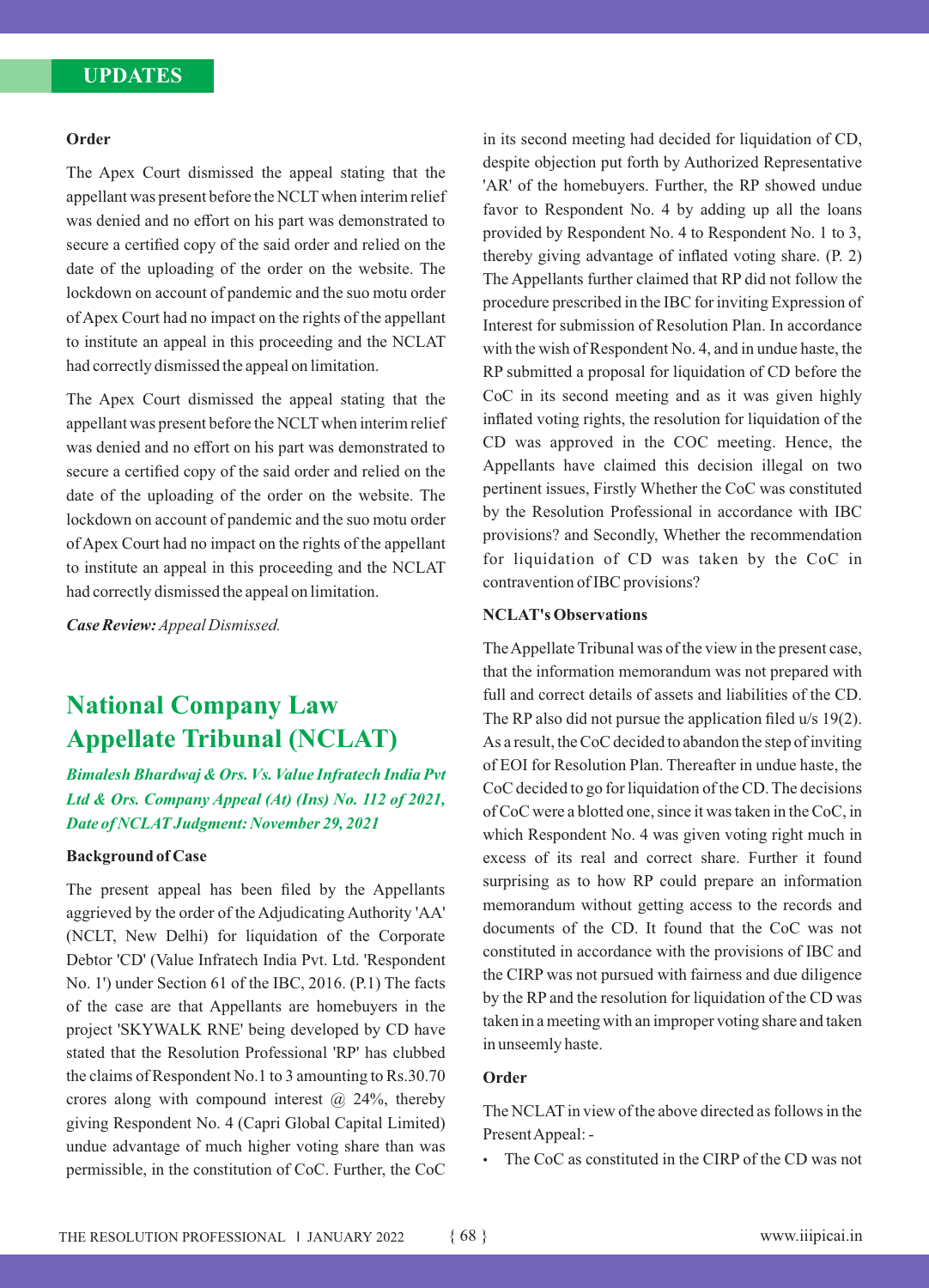in accordance with provisions of IBC, therefore its constitution is quashed.

- The claims of various FCs including home buyers should be appropriately fixed, keeping in view the order of this Tribunal in CA(AT) (Ins) 29 of 2020.
- The IA for exclusion of time spent in pursuing the application before the AAunder sections 19(2) and 21- A of the IBC should be preferred before the AA for appropriate order.

Further, it directed AA to replace the RP with a suitable one, as the action of the RPin this matter caused prejudice to homebuyers and directed IBBI to investigate the conduct of the RP in observing various provisions of IBC and take appropriate action.

*Case Review: Appeal Disposed.*

# *Hemanshu Jamnadas Domadia Vs. Central Bank of India & Ors. Company Appeal (At) (Insolvency) No. 623 of 2020 Arising Out of Order Passed in CP (IB) No. 554/7/NCLT/AHM/2018 Date of NCLAT Judgment: November 10, 2021*

## **Background of Case**

The present appeal results from the impugned order passed by the National Company Law Tribunal, Ahmedabad bench (Adjudicating Authority 'AA') whereby the AA admitted the Application filed under Section 7 of the IBC, 2016. The facts of the case are that the Appellant is the Ex-Director and Shareholder of Silver Proteins Pvt Ltd (Corporate Debtor 'CD'), aggrieved by the Impugned Order passed by the AAagainst the order of admission of an Application filed under Section 7 of the IBC 2016. The CD had availed credit facilities worth Rs. 19,12,50,000/- from the Respondent Bank. However, as the CD was facing a liquidity crunch and had defaulted to repay the loan amount. Consequently, the Respondent Bank classified the account of the CD as 'Non-Performing Asset'. The CD resisted the Application on two grounds, Firstly, the Application filed by the Respondent Bank was barred by limitation as the Application was filed after the prescribed limitation period, i.e., three years, under Article 137 of the Limitation Act, 1963, and secondly, the Application was not filed by a duly authorized person of the Respondent Bank hence not maintainable. Hence this instant appeal.

# **NCLAT's Observations**

The Appellate Tribunal regarding the issues of Whether the Application/Petition is filed by an Authorised Person? referred the judgement of Hon'ble Supreme Court in the case of Rajendra Narottam Das Sheth and Another stating that in the present case, the Application under section 7 of the Code was filed by the Assistant General Manager of the Respondent, who also happens to be the principal officer. Hence, authorised through a General Power of Attorney in his favour, under which he is authorised to grant loan, execute documents for and on behalf of the bank, recover loans, if necessary and further, entitled to initiate proceedings under the IBC. Additionally, Respondent Bank has filed a copy of the permission letter, which categorically allows the bank to file the present Application. Hence, the signatory to the Application is well authorised to sign the Application. Further, regarding the Whether the Application/Petition filed u/s 7 of the I& B Code is barred by limitation? it stated that the burden of prima facie proving occurrence of the default and that the Application filed under Section 7 of the Code is within the period of limitation, is entirely on the financial creditor 'FC' and the decision to admit an application is made on the basis of material furnished by the FC, the AAis not barred from examining the material that is placed on record by the CD to determine that such Application is not beyond the period of limitation. Undoubtedly, there is sufficient material in the present case to justify enlargement of the extension period in accordance with Section 18 of the Limitation Act and such material has also been considered by the AA before admitting the Application. The plea of Section 18 of the Limitation Act not having been raised by the FC in the Application cannot come to the rescue of the Appellants in the facts of this case. In the present case, if the documents constituting acknowledgement of the debt had not been brought on record by the CD, the Application would have been fit for dismissal on the ground of lack of any plea by the FC before the AAwith respect to extension of the limitation period.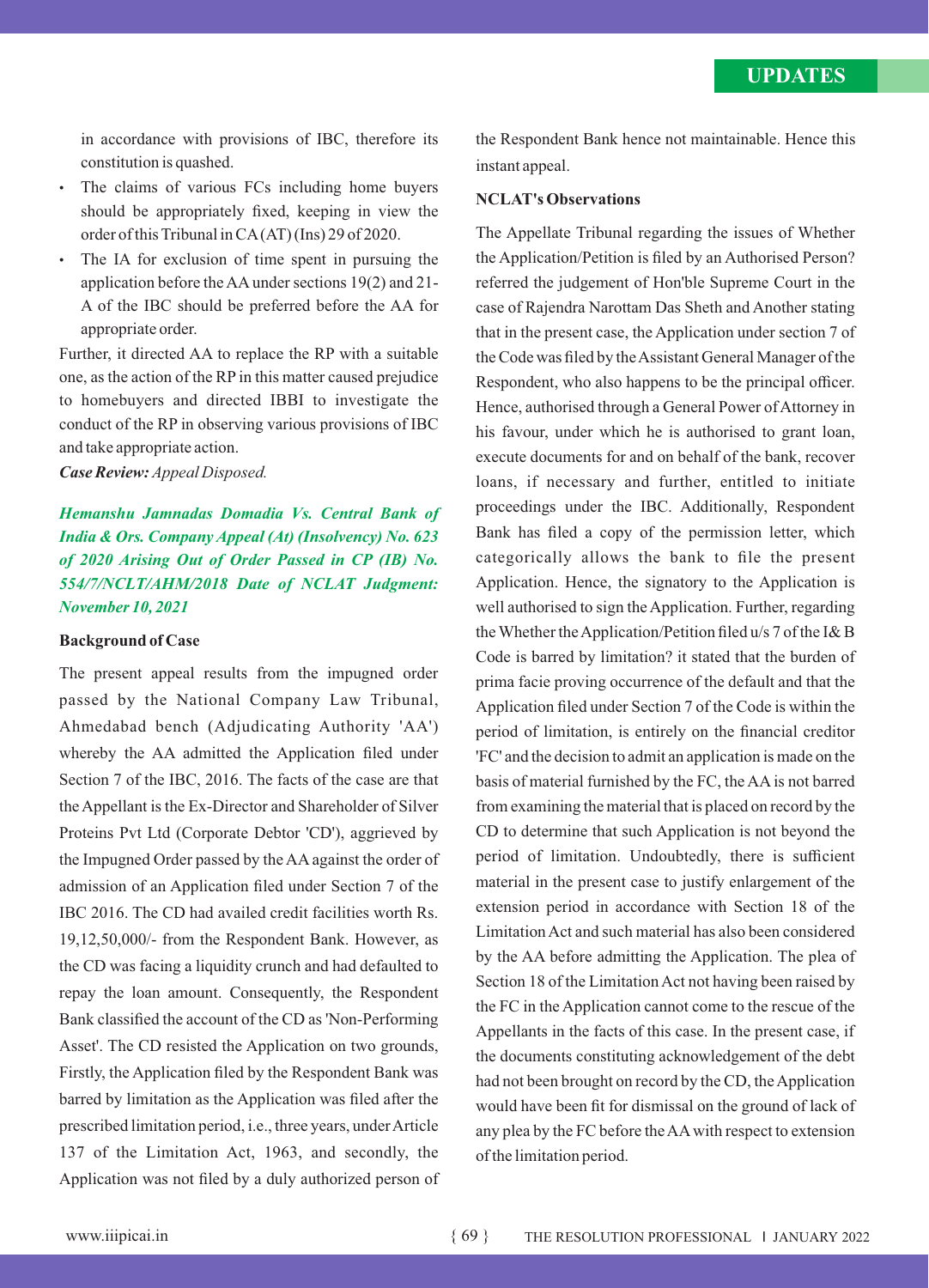# **UPDATES UPDATES**

# **Order**

The Appellate Tribunal in view of the above dismissed the appeal and stated that AA had rightly admitted the Application and the Appeal filed by the Appellant has no merit and deserves to be dismissed.

## *Case Review: Appeal Dismissed.*

*Intec Capital Limited Vs. Eastern Embroidery Collections Private Limited Company Appeal (At) (Insolvency) No. 428 of 2021 Arising Out of Order Passed in CP (IB) No. 161(ND)/2021, Date of NCLAT Judgment: October 26, 2021* 

## **Background of Case**

The present appeal results from the impugned order passed by the National Company Law Tribunal, New Delhi bench (Adjudicating Authority 'AA') whereby the AA rejected the Application filed under Section 7 of the IBC, 2016. The facts of the case are that Intec Capital Ltd (Appellant) filed application under Section 7 of the IBC, 2016 for initiation of CIRP against the Eastern Embroidery Collections Private Limited 'EECPL' (Corporate Debtor 'CD' and Corporate Guarantor) for the sum borrowed by the partnership firm M/s Eastern Overseas 'EO'. Appellant had issued two loans to a total tune of Rs. 1,16,85,000/- and the payments of which were not made even after repeated requests as per the agreed repayment schedule. After that, an Arbitration proceeding was also initiated, resulting in an award in favour of the Appellant.

The AA had rejected the prayer for initiation of CIRP against the CD on two grounds. Firstly, the Appellant had applied under Section 7 of the IBC and not under Section 95 of IBC, 2016. Secondly, the Appellant had filed the Application for Initiation of CIRP against the Personal Guarantor and not followed the applicable Rules. As, the Appellant was required to submit the Application under Section 95 (4) of the IBC, after service of demand notice as required under Section 95 (4) (a) read with Rule 7 of the Insolvency and Bankruptcy (Application to Adjudicating Authority for Insolvency Resolution Process for Personal Guarantors to Corporate Debtor's) Rules, 2019, if the debt was not paid within 14 days from the date of service of demand notice. The present appeal results from the impugned order passed by the National Company Law Tribunal, New Delhi bench (Adjudicating Authority 'AA') whereby the AA rejected the Application filed under Section 7 of the IBC, 2016. The facts of the case are that Intec Capital Ltd (Appellant) filed application under Section 7 of the IBC, 2016 for initiation of CIRP against the Eastern Embroidery Collections Private Limited 'EECPL' (Corporate Debtor 'CD' and Corporate Guarantor) for the sum borrowed by the partnership firm M/s Eastern Overseas 'EO'. Appellant had issued two loans to a total tune of Rs. 1,16,85,000/- and the payments of which were not made even after repeated requests as per the agreed repayment schedule. After that, an Arbitration proceeding was also initiated, resulting in an award in favor of the Appellant. The AA had rejected the prayer for initiation of CIRP against the CD on two grounds. Firstly, the Appellant had applied under Section 7 of the IBC and not under Section 95 of IBC, 2016. Secondly, the Appellant had filed the Application for Initiation of CIRP against the Personal Guarantor and not followed the applicable Rules. As, the Appellant was required to submit the Application under Section 95 (4) of the IBC, after service of demand notice as required under Section 95 (4) (a) read with Rule 7 of the Insolvency and Bankruptcy (Application to Adjudicating Authority for Insolvency Resolution Process for Personal Guarantors to Corporate Debtor's) Rules, 2019, if the debt was not paid within 14 days from the date of service of demand notice.

## **NCLAT's Observations**

The Appellate Tribunal was of the view that there were two points for consideration, Firstly, is the CD personal guarantor of the EO? and Secondly, Whether EECPLis the corporate guarantor and therefore CD of the EO, in terms of Subsection (7) and (8) of Sec 3 of IBC, 2016 and will the applicable Rules be Insolvency and Bankruptcy (Application to Adjudicating Authority) Rules, 2016? The Appellant contended that AA curtailed the remedies available of making an application for resolution of Insolvency of the CD, who qualifies under the definition of 'Corporate Person' and 'Corporate Debtor' as stated under Section 3 (7) and (8) of the IBC, 2016 and that the findings of the AA that Section 5 (22) of the IBC, which defines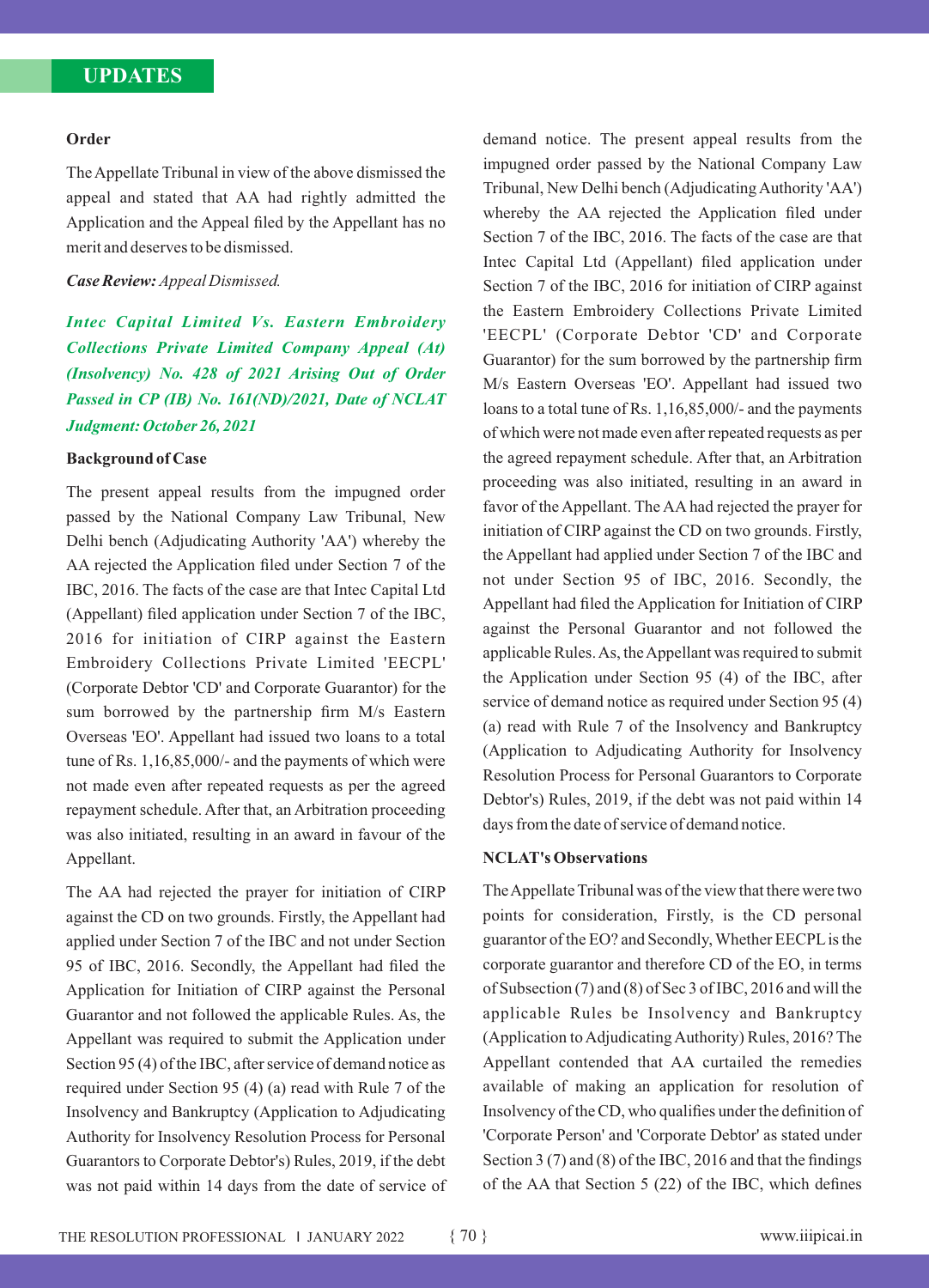'Personal Guarantor' comes into play, was against the law. It further stated that the AAunder the wrong apprehension considered CD to be a Personal Guarantor while it is Corporate Guarantor. The Appellate Tribunal stated that the AA failed to notice that EO had taken Personal Guarantee of Mr. Mahendra Singh Narang and Mrs Manjit Kaur in addition to the Corporate Guarantee given by the CD. Therefore, on the occurrence of default, it was the sole prerogative of the EO to initiate action against the Principal Borrower or the Personal Guarantor of the Corporate Guarantor and since the Appellant had initiated action under IBC, 2016 against the Corporate Guarantor, the Application could not have been dismissed on the erroneous assumption that the Application should have been filed against the Personal Guarantor under Section 95 of the Code. The Appellate Tribunal further referred the Judgement of Hon'ble Supreme Court in Laxmi Pat Surana V Union Bank of India and Another 2021 SCC Online SC 267 wherein, Apex Court rejected the contention of the Appellant that since the loan was offered to the proprietary firm (not a corporate person), action under Section 7 of the Code cannot be initiated against the Corporate Person even though it had offered Guarantee in respect of the transaction. In this case, Principal Borrower is a proprietary firm, and CD had given the Corporate Guarantee for the said loan. The law laid down in the abovementioned case is fully applicable in the present case.

#### **Order**

The Appellate Tribunal in view of the above was of the considered view that CD was the Corporate Guarantor of the EO and not a Personal Guarantor. Therefore, in terms of Sub-section (7) and (8) of Sec 3 of IBC, 2016 it is a CD. Further, the applicable Rules would be 'Insolvency and Bankruptcy (Application to Adjudicating Authority) Rules, 2016'. Further, the Appellate stated that the AA committed an error in holding that action should have been initiated against the Personal Guarantor of the CD under Section 95 of the Code instead of proceeding against the CD. Hence, the appeal was allowed, and the impugned order passed by the AAwas set aside.

*Case Review***:***Appeals Allowed.*

*Gundeep Gurdeep Singh Sood & Ors. Vs. Corporation Bank & Ors. Company Appeal (At) (Insolvency) No. 1099 of 2020 Date of NCLAT Judgment: 29 October 2021*

#### **Background of Case**

This Appeal has been preferred by the Suspended Board of Directors of Kromme Glass Private Limited (Corporate Debtor 'CD') aggrieved and dissatisfied by the order passed by National Company Law Tribunal, Kolkata Bench (Adjudicating Authority 'AA'). The application filed before AA by the Respondent No. 1 (Corporation Bank) under Section 7 of the IBC, 2016 was admitted, commencing CIRPof the CD. The facts of the case are that for the purpose of diversifying business, CD approached Respondent No. 1 to obtain credit facilities and the same was agreed. The CD received credit facility in Credit Facility, Term Loan, Working Capital and Bank Guarantees to the tune of Rs. 7,20,00,000/-, 2,22,00,000/-, 17,40,00,000/- and 1,50,00,000/- respectively. The credit facilities were made by the consortium of Respondent No. 1 and Union Bank of India. Further, to diversify its business, the CD requested for revision of the credit facilities and after negotiations, the Respondent No. 1 agreed to revise the credit facilities to the extent of Rs. 11,50,00,000/-. Subsequently, as the CD was facing financial difficulties, which resulted in default in repayment of the credit facilities resulting in its account being declared as Non-Performing Asset. Thereafter, the Respondent No. l made over a consolidated notice under Section 13(2) and 13(3) of the SARFAESI Act, 2002 to the CD, as the CD failed to make payment of the dues of the Respondent No. 1, a proceeding under Section 19 of the Recovery of Debts Due to Banks and Financial Institutions Act, 1993, was initiated in the Debts Recovery Tribunal –II, Ahmadabad. The Respondent No. 1 did not proceed with appeal filed before the DRT any further and initiated a proceeding under Section 7 of the IBC, 2016. The AA vide its impugned order admitted the application filed under Section 7 of the IBC resulting in this Appeal.

#### **NCLAT's Observations**

The Appellate Tribunal in view of the above facts and financial statements placed by Respondent No. 01 duly signed by the Appellants wherein the Appellants took plea